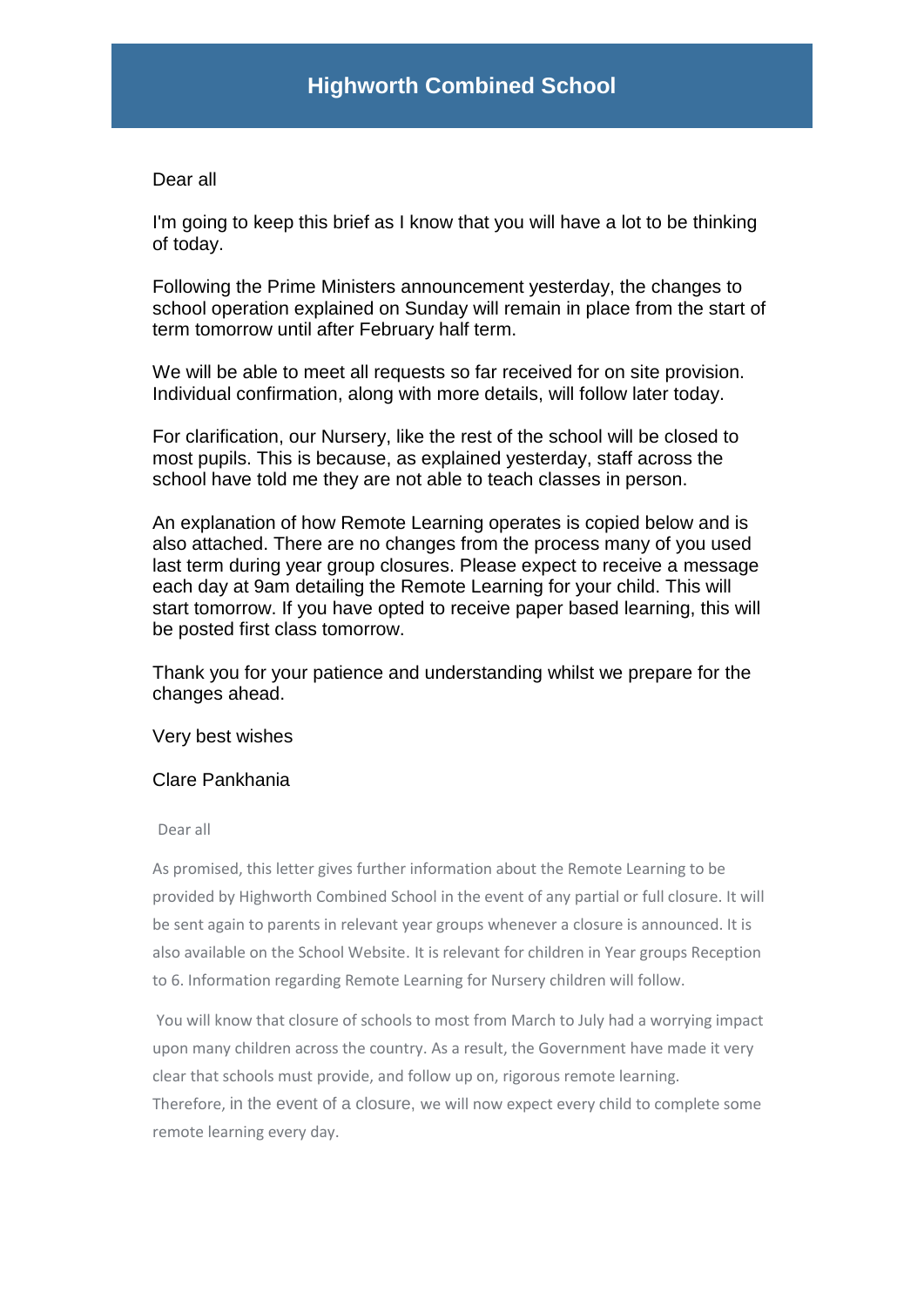Instructions for using Highworth Remote Learning for pupils in year groups Reception to Year 6:

- Wednesday 6<sup>th</sup> January
	- o Paper based learning posted to relevant families OR;
	- o Parents sent an Eschools message with links to 3 video lessons on the website for Oak National Academy. Please do the following:
		- Click the link to access the lessons, helping your child to follow the instructions
	- o For paper based or web based learning, record work in the exercise book sent home with your child
	- o Photograph and then email completed work to relevant year group addresses as follows:

[yearr@highworthcombined.co.uk](mailto:yearr@highworthcombined.co.uk) (Reception); [year1@highworthcombin](mailto:year1@highworthcombined.co.uk) [ed.co.uk;](mailto:year1@highworthcombined.co.uk) [year2@highworthcombined.co.uk;](mailto:year2@highworthcombined.co.uk) [year3@highworthcombine](mailto:year3@highworthcombined.co.uk) [d.co.uk;](mailto:year3@highworthcombined.co.uk) [year4@highworthcombined.co.uk;](mailto:year4@highworthcombined.co.uk) [year5@highworthcobmined.](mailto:year5@highworthcobmined.co.uk) [co.uk;](mailto:year5@highworthcobmined.co.uk) [year6@highworthcombined.co.uk](mailto:year6@highworthcombined.co.uk)

- Thursday 7<sup>th</sup> January onwards:
	- o Email sent by teachers to families with brief feedback on each piece of work submitted. Feedback will be: 2 things that have been done well and one thing that could be improved for next time
	- o A further Eschools message will be sent with links to the 3 lessons for the current day and the process for Day 3 repeats
	- o Log of work received kept by teachers, with calls made to families where no work has been submitted – to reiterate, we will be expecting ALL children to send in work to their teachers.
	- o Telephone calls made by school staff to help to solve problems

As ever, if you have any questions, please do not hesitate to contact me.

## Clare Pankhania

## Dear all

As promised, this letter gives further information about the Remote Learning to be provided by Highworth Combined School in the event of any partial or full closure. It will be sent again to parents in relevant year groups whenever a closure is announced. It is also available on the School Website. **This information is for parents of children in Nursery only**

-------------------------------------------------------------------------------------------------

You will know that closure of schools to most from March to July had a worrying impact upon many children across the country. As a result, the Government have made it very clear that schools must provide, and follow up on, rigorous remote learning. Therefore, we will now expect every child to complete some remote learning every day.